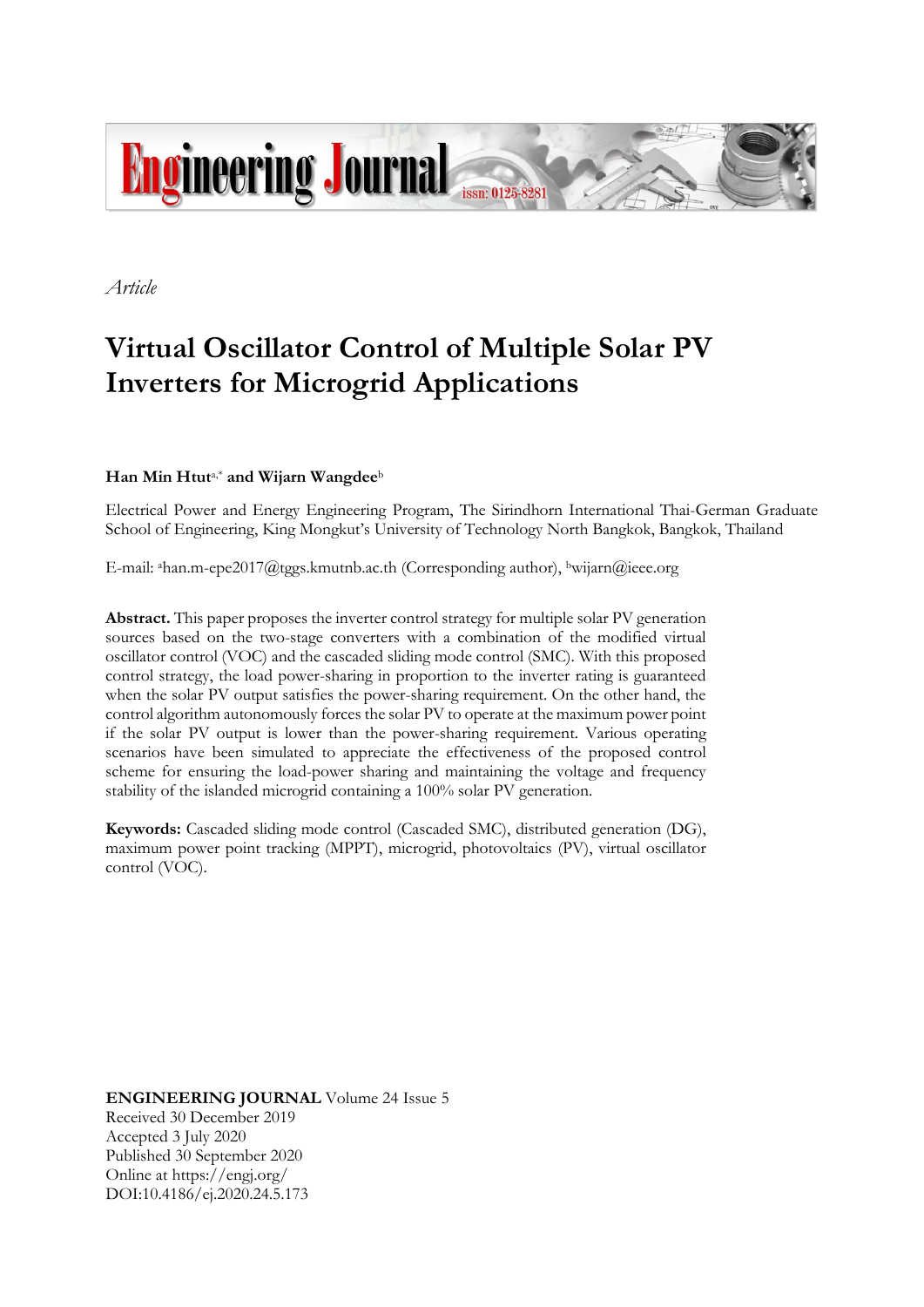## **1. Introduction**

Continuous increase in distributed generation (DG) sources in particularly from renewable energy sources embedded in distribution utility grids has progressively promoted the concept of microgrid applications to enhance environmental, economic and reliability goals from both customer's and utility's standpoints. Microgrid is a controllable small-scale power system that can be achieved by taking the advantage of integrating DG sources including energy storage systems (ESSs) and local load demand within a well-defined geographical boundary. Microgrids exist in both grid-connected and isolated forms with various sizes and configurations connected at low or medium voltage (LV/MV) levels. In both gridconnected and islanded operation modes, microgrids should maintain balance between generation and load demand, while satisfying certain reliability, power quality, and adequacy standards [1].

With significant penetration of solar photovoltaics (PV) generation due to dramatic cost reduction, ease of installation, less maintenance and long lifetime, the PV sources therefore become the most promising renewable energy sources [2]. However, variable solar power output with no inertia contribution from inverter-based generations has introduced various challenges for reliable grid operation under high penetration levels. Consequently, the electric power grid is on the edge of a paradigm shift due to the increasing penetration of inverter-based resources [3].

Due to the intermittent nature of the solar PV resources, the generated power output from these sources is always fluctuating while preferably operating them at the maximum power point (MPP) of the available PV sources to maximize the energy production [4]. In contrast, the maximum power point tracking (MPPT) operation will affect the stability of the microgrid under the high PV penetration [5] especially in the islanded mode operation where it is necessary to regulate the voltage and frequency of the microgrid to ensure its system integrity.

According to [6, 7], the energy storage systems (ESS) are introduced as the important part of the microgrid to ensure the energy balance (load/generation balance) by means of regulating voltage and frequency in an islanded microgrid consisting of variable solar PV generation. Although ESS could provide the simplest solution to address solar power fluctuation while meeting the load demand, this solution however comes with a considerable increase in system cost [8]. For this reason, different methods have been proposed in the literature to overcome these issues so as to avoid or minimize the utilization (or perhaps the size) of the ESS.

In [9], a hybrid controller with a switch between the so-called fast MPPT controller and the slow MPPT for microgrid-integrated PV sources was presented. The value of  $dP/dV$  is used as a threshold to control switching between the two controllers. The universal controller was proposed in [10] where there is a need of DC-link voltage regulation and MPPT control that are achieved

autonomously without the requirement of the control system reconfiguration. The improved dual droop control scheme was proposed in [11] to control the two-stage converters with PV sources where the DC-link voltage of each converter is allowed to drop a little whenever the PV capacity cannot meet its droop command. By doing so, the droop power command is reduced in order to allow the converter with enough capacity to increase its generation to meet the load demand. In all the above literature, the decentralized control method known as the 'droop control' was utilized as the primary controller for the voltage source inverter (VSI).

Alternatively, the new decentralized control method known as the 'virtual oscillator control' (VOC) for the single-phase inverter and the three-phase inverter was introduced in [12, 13], respectively. This VOC method was used to ensure power-sharing and synchronization of parallel inverters in the islanded microgrids. The detailed design strategies for the virtual oscillator control is presented in [14]-[16] with the experimental validation using the hardware in the loop (real-time digital simulation). The VOC approach does not only provide the droop-like controls for voltage and frequency regulation in the steady-state operation, but this decentralized control method (VOC) also has some advantages over the droop control method such as less computational burden since it acts on instantaneous measurements, which leads to a faster and better damped response for dynamic performance [17]. Reference [18] introduced the solar PV sources interfaced through virtual oscillator controlled voltage source inverters with an addition of the MPPT control loop to VOC for microgrid applications. However, the energy storage system (ESS) is still required by this approach for maintaining the islanded microgrid voltage.

Inspiring from [10, 11], the two-stage converters are used to interface the solar PV sources, where the DC-link voltage regulation and MPPT are incorporated without the requirement for the control system reconfiguration. This paper enhances the above-mentioned method by utilizing the VOC approach to control the inverter instead of using the droop control as implemented in [10, 11]. Further inspired by [18] for using the VOC-based voltage source inverter (no DC-DC boost conversion stage) with the perturb & observe MPPT method, this paper alternatively proposes the VOC-based two-stage converters with the MPPT loop using the incremental conductance method to regulate the current scaling factor of the VOC in order to adjust power output of the inverter. Conclusively, the control strategy for multiple solar PV sources based on the two-stage converters, constituting DC-DC boost converters and VOC-based voltage source inverters, is proposed in this paper in order to achieve the MPPT whenever necessary while ensuring the load-power sharing and maintaining the voltage and frequency stability of the islanded microgrid containing a 100% solar PV generation regardless of the utilization of the energy storage system (ESS). The proposed control scheme is also applicable for the grid-connected mode of operation.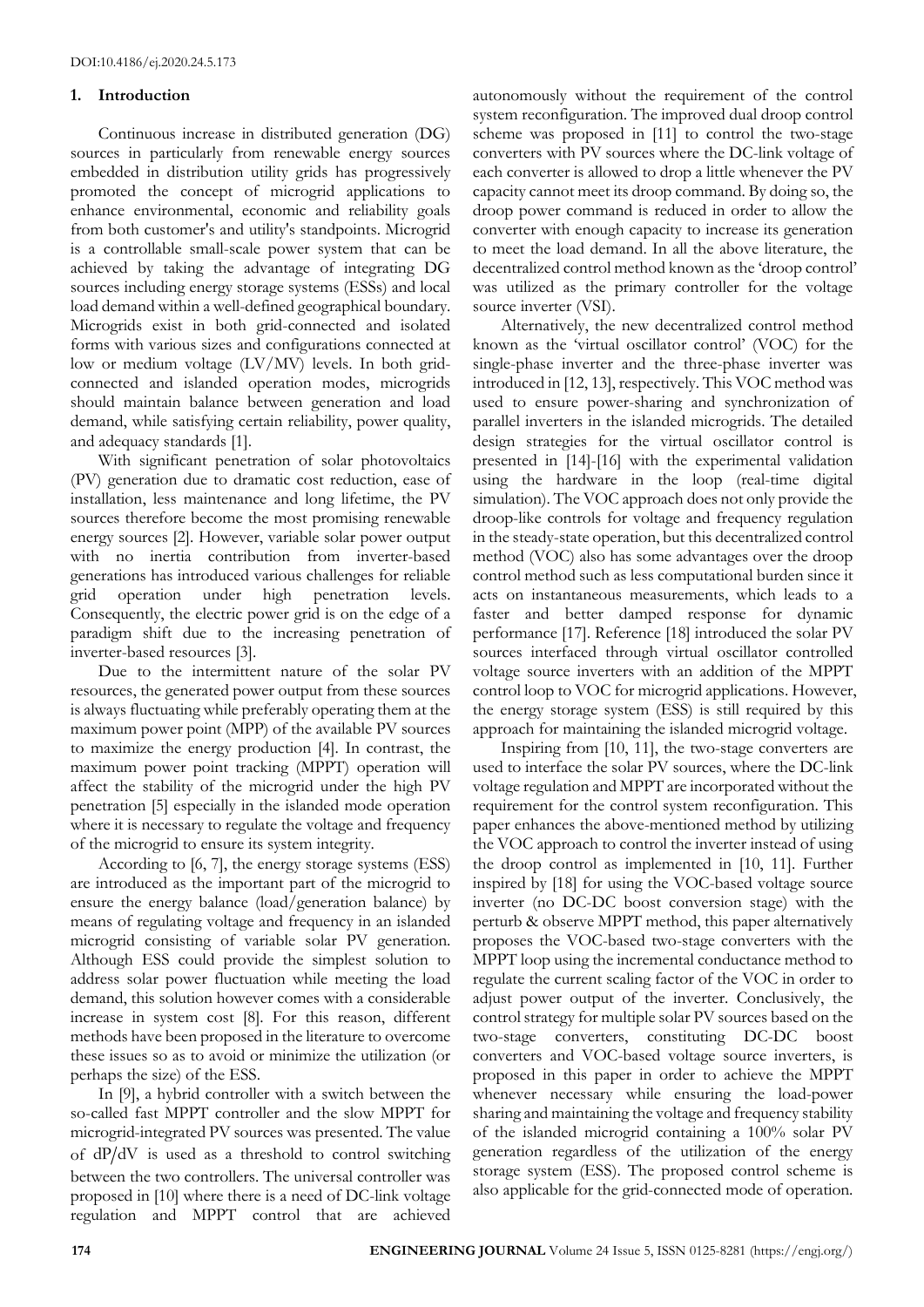The salient operation features of this proposed control scheme are capable of successfully managing the two practical islanded operation conditions without the requirement of the control system reconfiguration, which are briefly described as follows:

- 1) When all PV generations are not constrained by solar irradiation, all the PV generations will automatically share their outputs to match the total island load. In this case, the operating points of all the PV generations may not be at MPP.
- 2) When one of PV generations is constrained by solar irradiation, it will operate at the MPP while the rest of PV generations (who are not constrained by the solar irradiation) will cover the remaining load.

The rest of this paper is organized as follow. Section 2 presents a test system for microgrid applications. In Section 3, the overall proposed control scheme is explained in details. Section 4 discusses the effectiveness of the proposed controller under five different operation scenarios considering both islanded and grid-connected modes where their simulation results are illustrated using the small-scale LV test system. Finally, the paper is concluded in Section 5.

## **2. Microgrid Test System**

A configuration of the LV test system considered in this research is shown in Fig. 1. It consists of a microgrid with two parallel-connected DGs (i.e. named DG-1 and DG-2) to serve the microgrid load at the point of common coupling (PCC) while connecting to the main grid through a circuit breaker. The microgrid load is assumed to be a resistive load. Three-phase voltage source is considered as the main grid. The physical parameters of microgrid are given in Table 1. In Table 1, both DGs are solar PV power generations are different in size. The nominal voltage and frequency values are selected to represent a low voltage system. The use of the grid short-circuit value of 1.6 MVA is to represent the three-phase voltage source from the

stiff grid. The pre-determined variations of voltage and frequency is selected as large values in order to observe the response of controller more clearly. However, with the proposed VOC, these values can also be chosen according to existing industry standards by recalculating the controller parameters based on [14]. The inverter output filter parameters are calculated according to [19].

In addition, a distribution line is modelled by a resistance (Rline) in series with an inductance (Lline) between each DG and PCC. V<sub>dc</sub>,  $I_{dc}$ ,  $I_{f(abc)}$  are the DC-link voltage, current, inductor current of the boost converter, and the inductor current from LCL filter, respectively. The general schematic of the proposed inverter control strategy is also presented in Fig. 1. It composes of a cascaded SMC and modified VOC, which are explained in details in the next section. Note that DG-2 is double in size compared to DG-1, but it has the same control configuration and electrical connection as of DG-1.

Table 1. Test system parameters.

| <b>System Parameters</b>               |                  |                  |
|----------------------------------------|------------------|------------------|
| Nominal voltage                        | 400V             |                  |
| Frequency                              | 50Hz             |                  |
| Switching frequency                    | 15kHz            |                  |
| Grid short-circuit power               | 1.6 MVA          |                  |
| <b>Microgrid Parameters</b>            |                  |                  |
| <b>Description</b>                     | DG-1             | $DG-2$           |
| Rated power                            | 15 kVA           | $30 \text{ kVA}$ |
| Voltage variation( $\Delta V$ )        | ±10%             | ±10%             |
| Frequency variation ( $\Delta\omega$ ) | $\pm 10\%$       | ±10%             |
| Inverter-side filter inductance        | $629$ uH         | $314 \mu H$      |
| Load-side filter inductance            | 377 µH           | 189 µH           |
| Filter capacitance                     | $15 \mu F$       | $30 \mu F$       |
| Line impedance(Rline, Xline)           | $0.003 \Omega$ , | $0.003 \Omega$ , |
|                                        | $0.003 \Omega$   | $0.003 \Omega$   |
| DC-link capacitance                    | 4mF              | 8mF              |
| DC-link reference voltage              | 800 V            | 800 V            |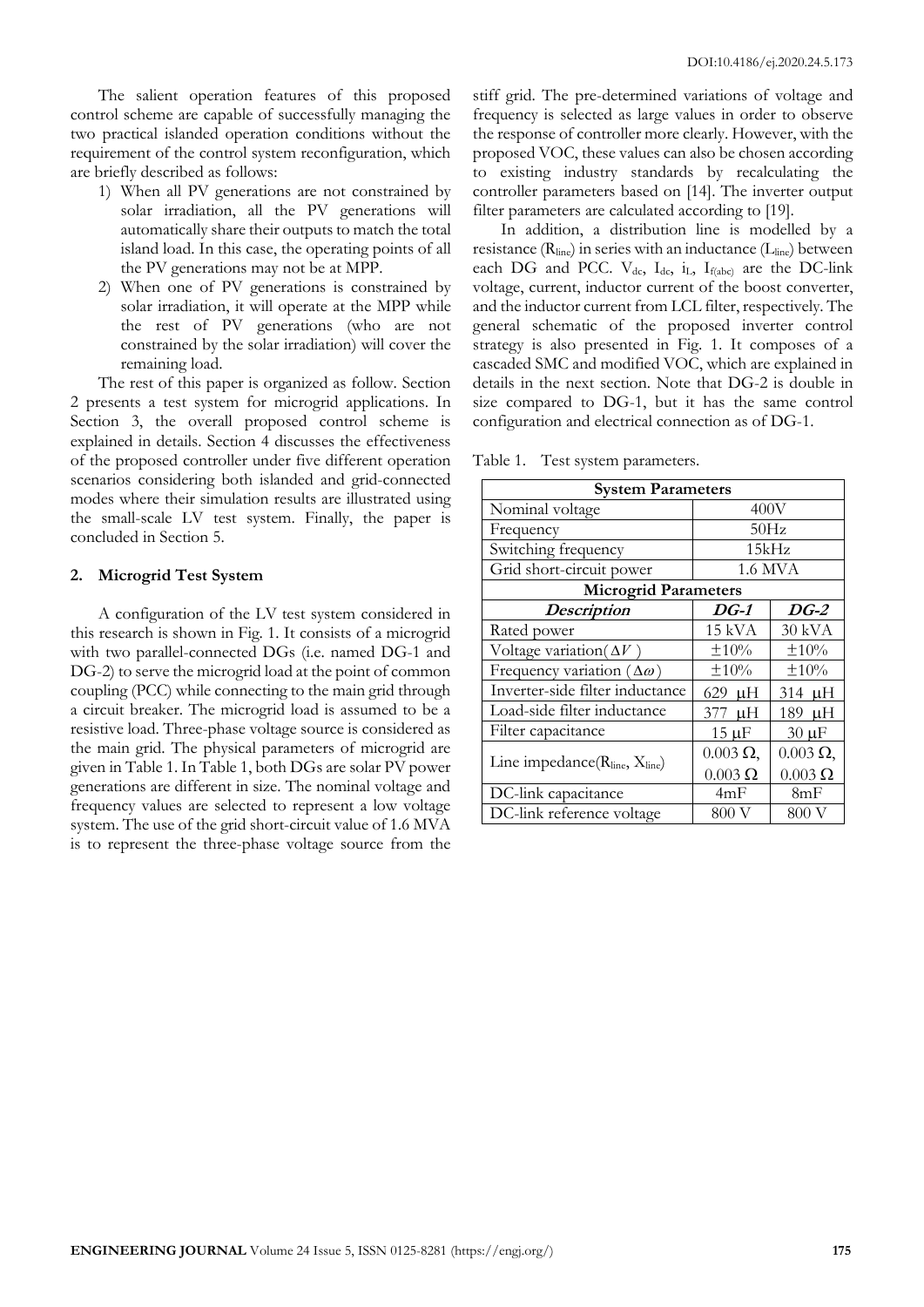

Fig. 1. Schematic diagram of the test system with the proposed control strategy.

## **3. Proposed Inverter Controller Design**

In this section, the proposed inverter control scheme composing of the cascaded SMC and the modified VOC is presented. According to the control configuration from Fig. 1, the cascaded SMC is used to control DC-link voltage, whilst the modified VOC is designed to guarantee voltage and frequency regulation, and power-sharing under different load and solar irradiation conditions without the need of ESS. The control objectives of this paper are:

- 1) To guarantee the load power-sharing according to inverter rated power when the power output of the solar PV sources satisfy the power-sharing requirement.
- 2) To force the solar PV to operate in MPP mode if the power generation from solar PV is lower than the power-sharing requirement.

The detailed inverter controller design is explained in the following.

## **3.1. Cascaded Sliding Mode Control of DC-DC Boost Converter**

The DC-DC boost converters are usually used in solar PV systems due to its simplicity and robustness. In boost converter with changing input voltage, the DC output voltage is needed to be controlled to achieve the desired value. The DC-DC boost converter with an ideal switch [20] is shown in Fig. 2.



Fig. 2. DC-DC boost converter with an ideal switch.

In this paper, a cascaded sliding mode control (Cascaded SMC) is used to control the output voltage of the boost converter because of its superior dynamic, accuracy and robustness against internal and external disturbances [21, 22]. In general, the SMC is designed to force the system state variables onto the predefined sliding surface and then keep them close to a neighborhood of this surface.

By applying Kirchhoff's voltage and current laws, the dynamics of the boost converter is obtained as follows:

$$
\frac{dV_{dc}}{dt} = \frac{-V_{dc}}{RC} + \frac{1}{C} (1 - u) i_L
$$
 (1)

$$
\frac{di_L}{dt} = \frac{V_{pv}}{L} - (1 - u) \frac{V_{dc}}{L}
$$
 (2)

where  $R$  is the equivalent resistance at the output of the boost converter, *u* is the duty cycle signal used to control the converter.

The proposed Cascaded SMC scheme consists of two control loops (i.e. the inner current loop and the outer voltage loop) for regulating the DC output voltage of the boost converter. Robust sliding mode control based on reaching law method [23] is applied in this paper. For the inner current control loop, the sliding surface is chosen as:

$$
S_{I} = K_{1-I}(\dot{i}_{L}^{*} - i_{L}) + K_{2-I} \int (\dot{i}_{L}^{*} - i_{L}) dt
$$
 (3)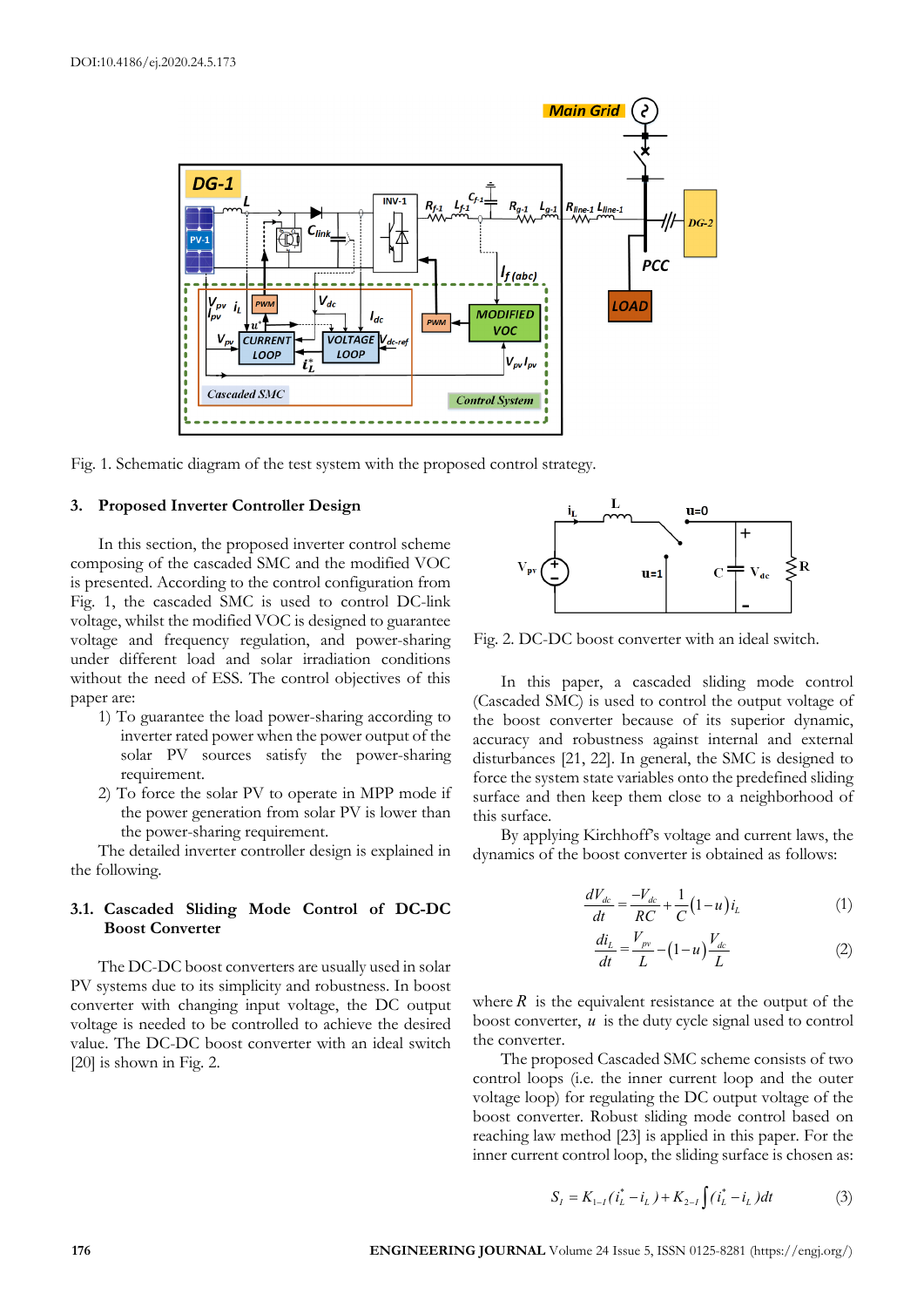where  $K_{1-I}$  and  $K_{2-I}$  are designed coefficients of the sliding surface,  $i_L^*$  is the current reference obtained from the output of the outer voltage control loop.

Taking time derivative of Eq. (3), then substituting  $\frac{di_L}{dt}$  from Eq. (2) to Eq. (3), it yields:

$$
\frac{dS_I}{dt} = \frac{1}{L} \left( V_{dc} - V_{pv} \right) K_{1-I} + K_{2-I} \left( i_L^* - i_L \right) \n- \frac{1}{L} K_{1-I} V_{dc} u = A_I - B_I u
$$
\n(4)

Let's define  $A_{I} = \frac{1}{L} (V_{dc} - V_{pv}) K_{1-I} + K_{2-I} (t_{L}^{*} - t_{L})$  and

 $B_{I} = \frac{1}{L} K_{1-I} V_{dc}$  for the sake of simplicity. Also, the reaching law with constant rate is chosen as shown in (5).

$$
\frac{dS_I}{dt} = -K_{3-I} sat(S_I)
$$
 (5)

where: 
$$
sat(S_t) = \begin{cases} sign(S_t) & \text{if } S_t > \phi \\ S_t/\phi & \text{if } S_t \le \phi \end{cases}
$$
 (6)

In this case,  $sign(S_i)$  is a signum function of  $S_i$ . The value of  $\phi$  parameter is selected with respect to the thickness of the chattering. In this paper,  $\phi$  is chosen as 0.5 to maintain the trade-off between system performance and robustness of the proposed controller against uncertainties.

From Eq. (4) and Eq. (5), the control law for the inner current loop can be derived as in Eq. (7).

$$
u = \frac{1}{B_I} \Big\{ A_I + K_{3-I} sat(S_I) \Big\} \tag{7}
$$

In the following, the Lyapunov stability criterion to analyze the stability of the proposed inner current control loop is applied. The Lyapunov function can be chosen as follows:

$$
V = \frac{1}{2} S_l^2 \tag{8}
$$

Taking the derivative of *V* with respect to time, it yields:

$$
\frac{dV}{dt} = S_I \frac{dS_I}{dt} = -S_I K_{3-I} sat(S_I)
$$
\n
$$
= -K_{3-I} |S_I|
$$
\n(9)

From Eq. (8) and Eq. (9), it can be seen that with  $K_{3-1} > 0$ , the Lyapunov function and its time derivative is positive definite and negative semi-definite, respectively.

Hence, the proposed inner current loop is asymptotically stable.

Similarly, the sliding surface for the outer voltage loop is defined as:

$$
S_V = K_{1-V} \left( V_{dc}^* - V_{dc} \right) + K_{2-V} \int \left( V_{dc}^* - V_{dc} \right) dt \tag{10}
$$

Taking time derivative of Eq. (10), then substituting  $\frac{dV_{dc}}{dt}$  from Eq. (1), it yields:

$$
\frac{dS_V}{dt} = \frac{V_{dc}K_{1-V}}{RC} + K_{2-V} (V_{dc}^* - V_{dc}) + \frac{(u-1)}{C}i_L
$$
\n
$$
= A_V - B_V i_L
$$
\n(11)

Let's define  $A_V = \frac{V_{dc} K_{1-V}}{RC} + K_{2-V} (V_{dc}^* - V_{dc})$  and

 $B_v = -\frac{(u-1)}{C}$  for the sake of simplicity. In order to reduce the chattering characteristics of the SMC, the combination of reaching law with constant rate and with power rate [23] is applied as:

$$
\frac{dS_V}{dt} = -K_{3-V} sat(S_V) - K_{4-V} |S_V|^{K_{5-V}} sat(S_V)
$$
 (12)

where: 
$$
sat(S_V) = \begin{cases} sign(S_V) & \text{if } S_V > \phi \\ S_V/\phi & \text{if } S_V \le \phi \end{cases}
$$
 (13)

From Eq. (11) and Eq. (12), the control law for the outer voltage loop is derived as in Eq. (14):

$$
i_{L} = \frac{1}{B_{V}} \Big\{ A_{V} + K_{3-V} sat(S_{V}) + K_{4-V} | S_{V} |^{K_{3-V}} sat(S_{V}) \Big\}
$$
 (14)

Applying the Lyapunov stability criterion, the stability of the proposed voltage control loop is analyzed by choosing the Lyapunov function as:

$$
W = \frac{1}{2} S_V^2
$$
 (15)

Taking the derivative of *W* with respect to time, it yields:

$$
\frac{dW}{dt} = S_V \frac{dS_V}{dt}
$$
\n
$$
= -K_{3-V} S_V sat(S_V) - K_{4-V} |S_V|^{K_{5-V}} S_V sat(S_V)
$$
\n(16)

From Eq. (15) and Eq. (16), it can be seen that the Lyapunov function is positive definite and its time derivative is negative semi-definite with  $K_{3-y} \geq 0$  and  $K_{4-y} \geq 0$ . Therefore, the proposed voltage control loop is asymptotically stable.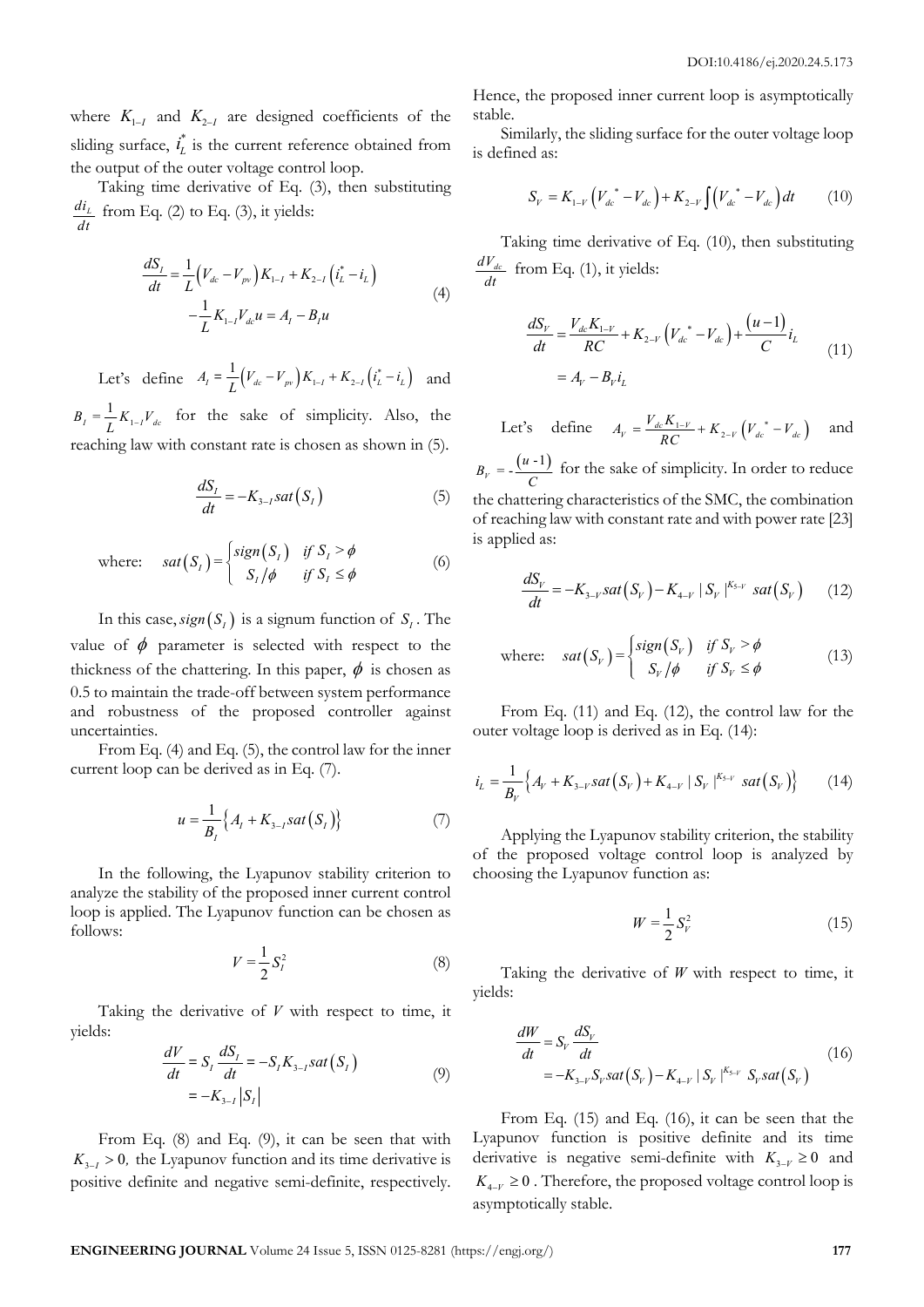#### **3.2. Modified Virtual Oscillator Controller**

The modified VOC utilized in this paper is shown in Fig. 3. This control logic measures the inverter output filter inductor current  $i_{fa}$  whereas its output  $v_{\text{vac}}^*$  is used to generate the PWM modulation signals. The oscillator consists of a negative damping resistor  $R_{\text{vac}}$ , a resonant  $L_{\text{vac}} C_{\text{vac}}$  circuit that sets the system frequency and a nonlinear cubic voltage-dependent current source for sustaining the oscillation.



Fig. 3. Schematic diagram of modified VOC.

Applying Kirchhoff's voltage and current laws, the dynamics of the VOC are obtained as follows:

$$
L_{\text{vac}} \frac{di_{L-\text{vac}}}{dt} = \frac{v_c}{K_v} \tag{17}
$$

$$
C_{\text{vac}} \frac{dv_c}{dt} = -\alpha \frac{v_c^3}{K_v^2} - \sigma v_c - K_v i_{L-\text{vac}} - K_v K_i i_{fa} \tag{18}
$$

where

- $K_v$ ,  $K_i$  are voltage and current scaling factors.
- $\bullet \quad \sigma = \frac{1}{1}$ *Rvoc*  $\sigma = \frac{1}{R}$

Differentiating Eq. (18) and substituting Eq. (17), the VOC dynamics can be rearranged as:

$$
\frac{d^2}{dt^2}v_c = \varepsilon \omega \sigma \left(1 - \beta v_c^2\right) \frac{d}{dt} v_c - \omega^2 v_c - \varepsilon \omega K_i \frac{d}{dt} i_{fa} \quad (19)
$$

where 
$$
\beta := \frac{3\alpha}{\sigma}
$$
,  $\varepsilon := \sqrt{\frac{L_{\text{voc}}}{C_{\text{voc}}}}$ ,  $\omega := \frac{1}{\sqrt{L_{\text{voc}}C_{\text{voc}}}}$ 

The determination of parameters for VOC is adopted from [14] and the necessary equations and procedure are presented briefly in the following.

- 1) First, the maximum and minimum voltage limits are defined as  $V_{max}$  and  $V_{min}$ . The scaling factors are chosen based on  $K_v = V_{max}$  and  $K_i = 3V_{min}/P_{rated}$ .
- 2) The conductance  $\sigma = \frac{V_{max}}{V_{max}} \frac{V_{max}^2}{V_{max}^2}$ *min max min*  $\sigma = \frac{V_{max}}{V_{min}} \frac{V_{max}^2}{V_{max}^2 - V_{min}^2}$  and the coefficient of cubic current source  $\alpha = 2\sigma/3 > 0$ are selected.
- 3) It is needed to satisfy the angular frequency  $\omega_n = \left(\sqrt{L_{\text{vac}} C_{\text{vac}}}\right)^{-1}$  and the resistance  $R_{\text{vac}} \ge \sigma^{-1}$ when choosing  $R_{\text{vac}}$ ,  $L_{\text{vac}}$  and  $C_{\text{vac}}$  values in addition to maximum frequency variation  $\Delta\omega$ , the maximum rise time  $(t_{max}^{rise})$  and the maximum ratio of third to first harmonics  $(\delta_{\textit{max}})$ .
- 4) If the voltage and frequency become out of predetermined limits with the change in load, the above steps needed to repeat (i.e. re-tune).

As we can see from Fig. 3, in order to utilize universal control purposes, the MPPT control algorithm based on incremental conductance (IC) method is used to modify the current scaling factor *Ki*. The basic of IC-MPPT algorithm is presented in Fig. 4, in which the solar PV sources will operate at the MPP if the ratio  $dP_{pv}/dV_{pv}$ satisfies [24, 25] with the condition expressed in Eq. (20).



Fig. 4. Basic of IC-MPPT on P-V curve.

$$
\frac{dP_{pv}}{dV_{pv}} = 0\tag{20}
$$

Manipulating Eq. (20), it yields:

$$
\frac{dP_{pv}}{dV_{pv}} = \frac{d(V_{pv}I_{pv})}{dV_{pv}} = I\frac{dV_{pv}}{dV_{pv}} + V\frac{dI_{pv}}{dV_{pv}} = I + V\frac{dI_{pv}}{dV_{pv}} \quad (21)
$$

At MPP, one can rewrite Eq. (20) as:

$$
\frac{dI_{pv}}{dV_{pv}} + \frac{I_{pv}}{V_{pv}} = 0
$$
\n(22)

A PI controller is implemented to satisfy Eq. (22), then its output  $K_{MPP}$  is used to modify the current scaling factor  $K_i$  in order to adjust inverter power output based on different solar irradiation. Inspiring from the natural characteristics of VOC, where the inverter power output is inversely proportional to the current scaling factor, the modified input of the VOC will be  $I'_{fa} = (K_i/K_{MPP})I_{fa}$ .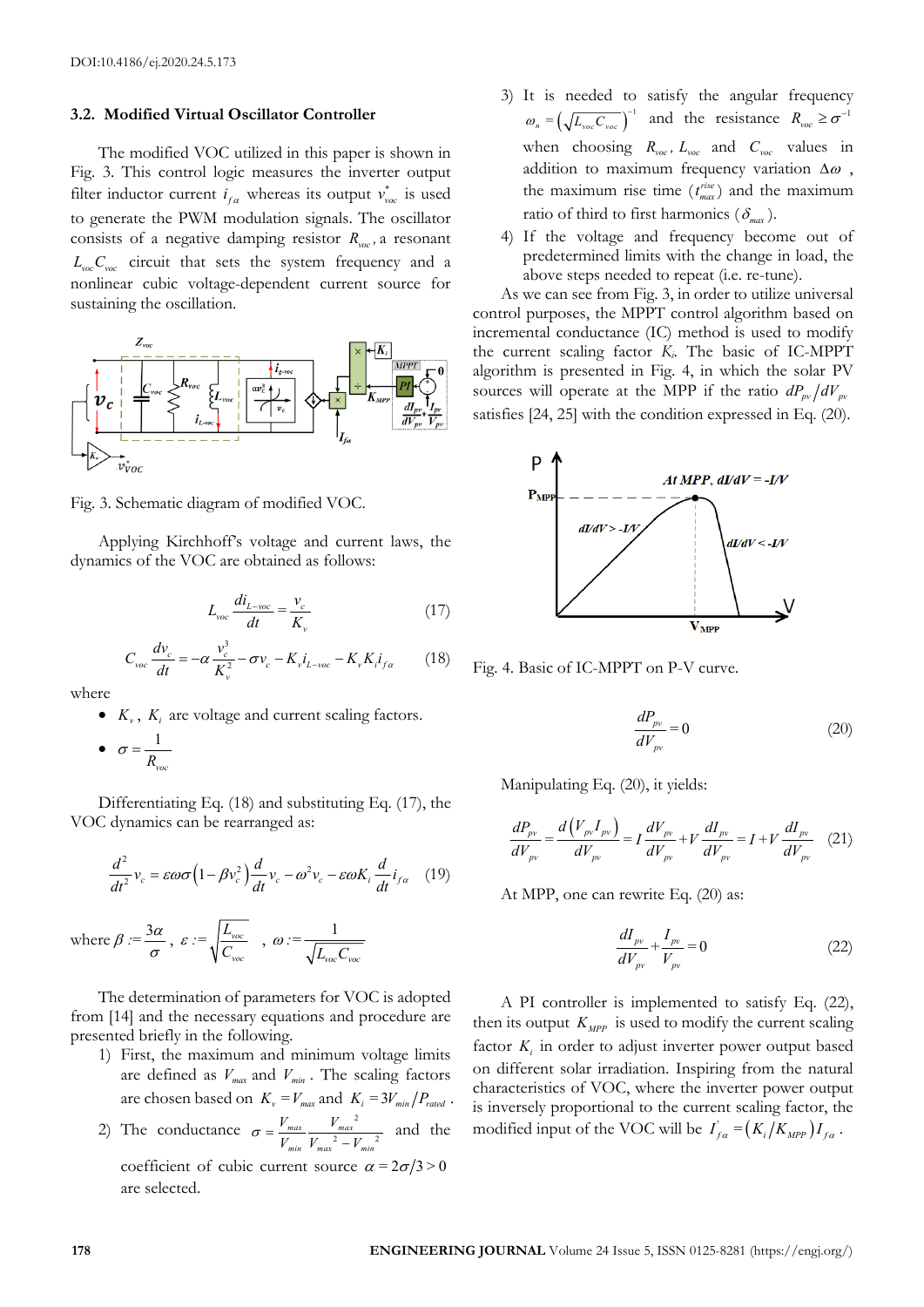#### **4. Simulation Results and Discussions**

The effectiveness of the proposed inverter control strategy is validated in MATLAB/Simulink under different operating conditions and the simulation results are shown in this section.

The control parameters (after tuning) are summarized as follow, in which the gains of the Cascaded SMC and PI controller have been tuned based on a trial and error method:

- VOC Controller: Oscillator Parameters: *Rvoc* =270mΩ, *Lvoc* =52.08µH, *Cvoc* =194.5mF, Voltage and current scaling factors:  $K_v = 254.03$ ,  $K_i = 0.042$ .
- CSMC Controller:  $K_{1-I} = 0.083, K_{2-I} = 1.43, K_{3-I}$  $=130$ ,  $K_{1-V} = 0.56$ ,  $K_{2-V} = 7.6$ ,  $K_{3-V} = 0.188$ ,  $K_{4-V}$  $=1$ , and  $K_{5-V} = 0.5$ .
- PI Controller:  $K_p = 10, K_l = 150$ .

The IEC/ISO 62264 international standard [26] is applied to assess the microgrid operation with the proposed controller. The proposed VOC control method presented in this paper belongs to the zero level and first level of the IEC/ISO 62264. In order to satisfy the standard, five different operating scenarios (case studies) are simulated covering the microgrid operation in both islanded mode and grid-connected mode. The studies aim at examining whether or not the proposed system meets the standard under different circumstances such as change of solar radiation, load variation and so on. Meanwhile, it is also necessary to make sure that the power output sharing between each inverter when operating in different scenarios must be in accordance with the available output power. These five study cases illustrated in this section are described as follows:

- 1) **Case-A**: Power-sharing between two DGs with high solar irradiation
- 2) **Case-B**: Power-sharing between two DGs when one DG having high solar irradiation while another DG having low solar irradiation
- 3) **Case-C**: Islanded microgrid dynamics under load variations
- 4) **Case-D**: Microgrid performance during a seamless transition from grid-connected mode to intentional islanded mode
- 5) **Case-E**: Microgrid response to solar irradiation changes under grid-connected mode

#### **4.1. Case-A: Power-Sharing between Two DGs with High Solar Irradiation**

This scenario is based on the islanding operation of the microgrid where both DGs have sufficient power output (i.e. high solar irradiation) to supply the island load. The load is assumed constant at 30 kW throughout a 10 second period. The variation (reduction) of the solar irradiation is occurred at  $t = 3$  second and  $t = 7$  second on

the DG-2 and on the DG-1, respectively. As shown in Fig. 5, both solar PV sources are receiving the abundant solar irradiation of 1000 W/m<sup>2</sup> initially (at  $t = 1$ s), which are more than enough to serve the total island load (30 kW) and therefore both DGs provide power-sharing according to their rated capacities (i.e. 10 kW output by DG-1 and 20 kW output by DG-2).

At  $t = 3s$ , the solar irradiation of DG-2 is reduced to 700 W/m2. However, since the power output of DG-2 at that instant ( $P_{MPP-2} \approx 21$  kW at 700 W/m<sup>2</sup>) is still higher than the power-sharing requirement, thus the powersharing ratio of two DGs remains unchanged. Similarly, at  $t = 7s$  when the solar irradiation of DG-1 is reduced to 800 W/m2, the power output of DG-1 at this instant ( $P_{MPP-1} \approx 13.8$  kW at 800 W/m<sup>2</sup>) is still higher than the power-sharing requirement. As a result, the power-sharing ratio of two DGs remains unchanged even with the solar irradiation change on both DGs. Throughout the simulation, the DC-link voltages are maintained at 800 V by the designed Cascaded SMC and the inverter output voltages are also within the predefined limits. This confirms that the two DGs can share the load with respect to their rated capacities as long as the generated power of the two solar PVs satisfy the power-sharing requirement. It is worth emphasizing that in this operating scenario (Case-A) both DGs are not constrained by the available solar irradiation, and therefore they are not necessary to operate at their maximum possible generated power outputs. In other words, with the proposed inverter control scheme, both DGs are operating at the power output, which is lower than their MPP, based on the power-sharing ratio for just meeting the load in this case.



Fig. 5. Simulation results for Case-A.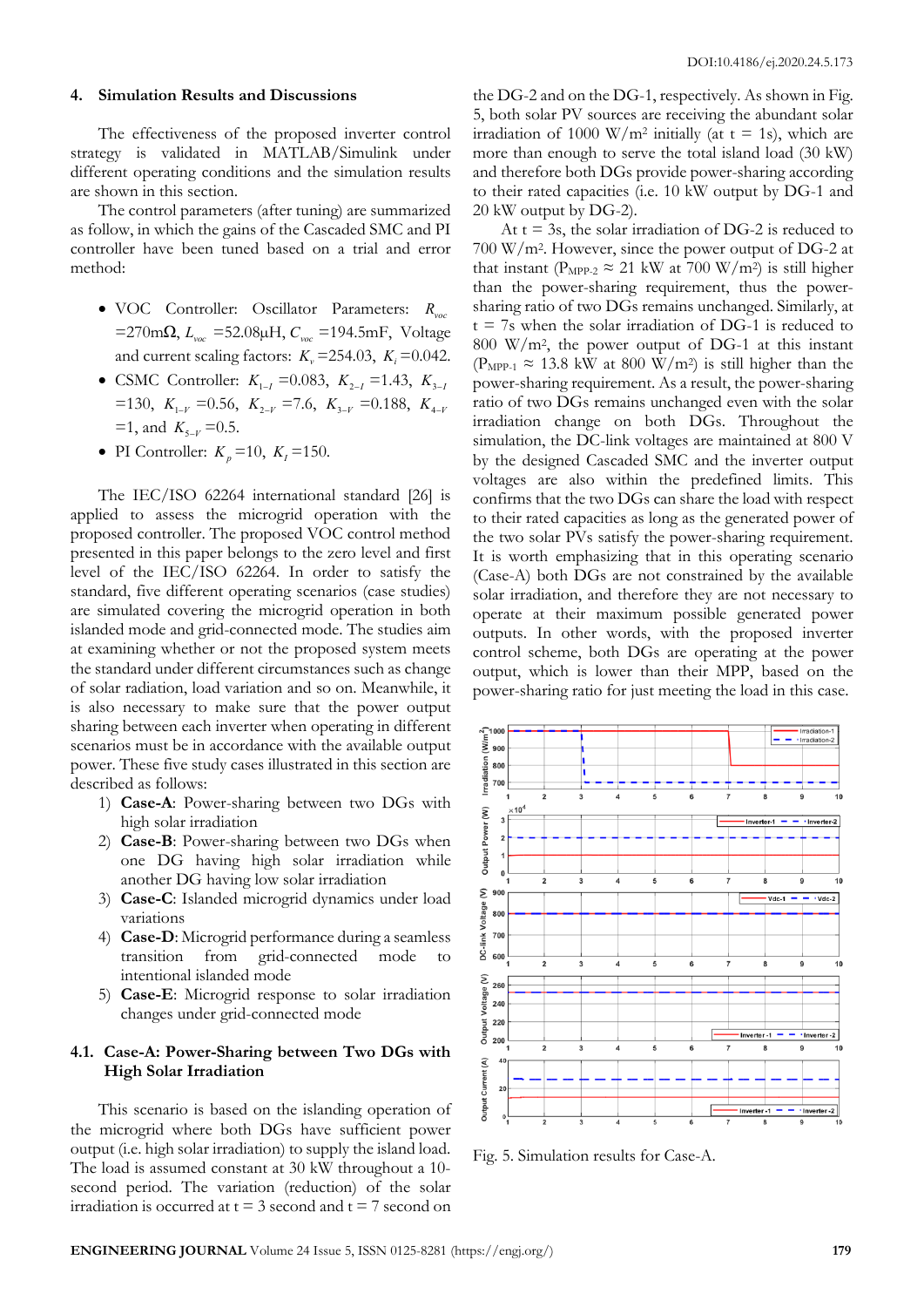

Fig. 6. Simulation results for Case-B.

## **4.2. Case-B: Power-Sharing between Two DGs When One DG Having High Solar Irradiation While Another DG Having Low Solar Irradiation**

This scenario is based on the islanding operation of the microgrid when one of the DGs does not have sufficient power output (i.e. due to low solar irradiation) to fulfill the power-sharing requirement. The load is assumed constant at 30 kW throughout a 10-second period. The objective of this case study is to verify the performance of the proposed control scheme that forces the DG to operate in MPPT mode when its generated power output cannot meet the power-sharing requirement.

As illustrated in Fig. 6, both solar PV sources are initially receiving the abundant solar irradiation of 1000 W/m2 initially. Later, the solar irradiation variation of DG-1 is occurred at  $t = 3s$  (decreasing to 600 W/m<sup>2</sup>) and then at  $t = 7s$  (decreasing to 300 W/m<sup>2</sup>), whereas the solar irradiation for DG-2 is abundant and remains constant throughout a 10-second period. At  $t = 3s$  where the solar irradiation of DG-1 reduced to 600  $\frac{W}{m^2}$ , the DG-1 is forced to operate at its corresponding MPP of 8.9 kW ( $P_{MPP-1}$  at 600 W/m<sup>2</sup>) when it is not possible to meet its power-sharing requirement. As a result, DG-2 is automatically generating more power output (1.1 kW increase) to cover the power drop from DG-1. Likewise, at  $t = 7s$ , the DG-1 is further forced to operate at its corresponding MPP of 4.4 kW ( $P_{MPP-1}$  at 300 W/m<sup>2</sup>) and therefore DG-2 power output is automatically increased to operate at 25.6 kW in order to meet the island load. The DC-link voltage suffers a short transient during solar irradiation changes. The longer transient period happens when the solar irradiation of DG-1 is reduced to 300 W/m2, which requires the larger increase in power

generation requirement from DG-2. The output voltages of both inverters are kept within the predefined limits. The results show that the proposed control strategy can autonomously switch between two operating modes (i.e. from power-sharing to the MPP when reaching the constraint) without the need of the inverter control scheme reconfiguration.

## **4.3. Case-C: Islanded Microgird Dynamics under Load Variations**

In this study scenario, the solar irradiations for both DGs remain constant throughout a 10-second period. In contrast, the island load is initially set at 25 kW and then is varied to 40 kW at  $t = 3s$  (i.e. representing a load addition), later dropped down to 3 kW at  $t = 6s$  (i.e. representing a large load tripping), and afterwards returned back to 25 kW at  $t = 9s$  (i.e. representing a load restoration).

As it can be observed from Fig. 7, with the island load variations, the two DGs effectively provide the powersharing in proportion to their respective rated power in order to meet the island load at any instant. The DC-link voltage shows a transient with the sudden drop of load to 3 kW, and then returns back to steady-state shortly. Nevertheless, the RMS voltage outputs of each DG are still kept with the predefined limit in the entire simulation period. Therefore, it can be concluded that the proposed control method can remarkably perform the voltage regulation function to maintain the microgrid voltage, which is considered to be one of the most advantages for utilizing VOC concept in this case.



Fig. 7. Simulation results for Case-C.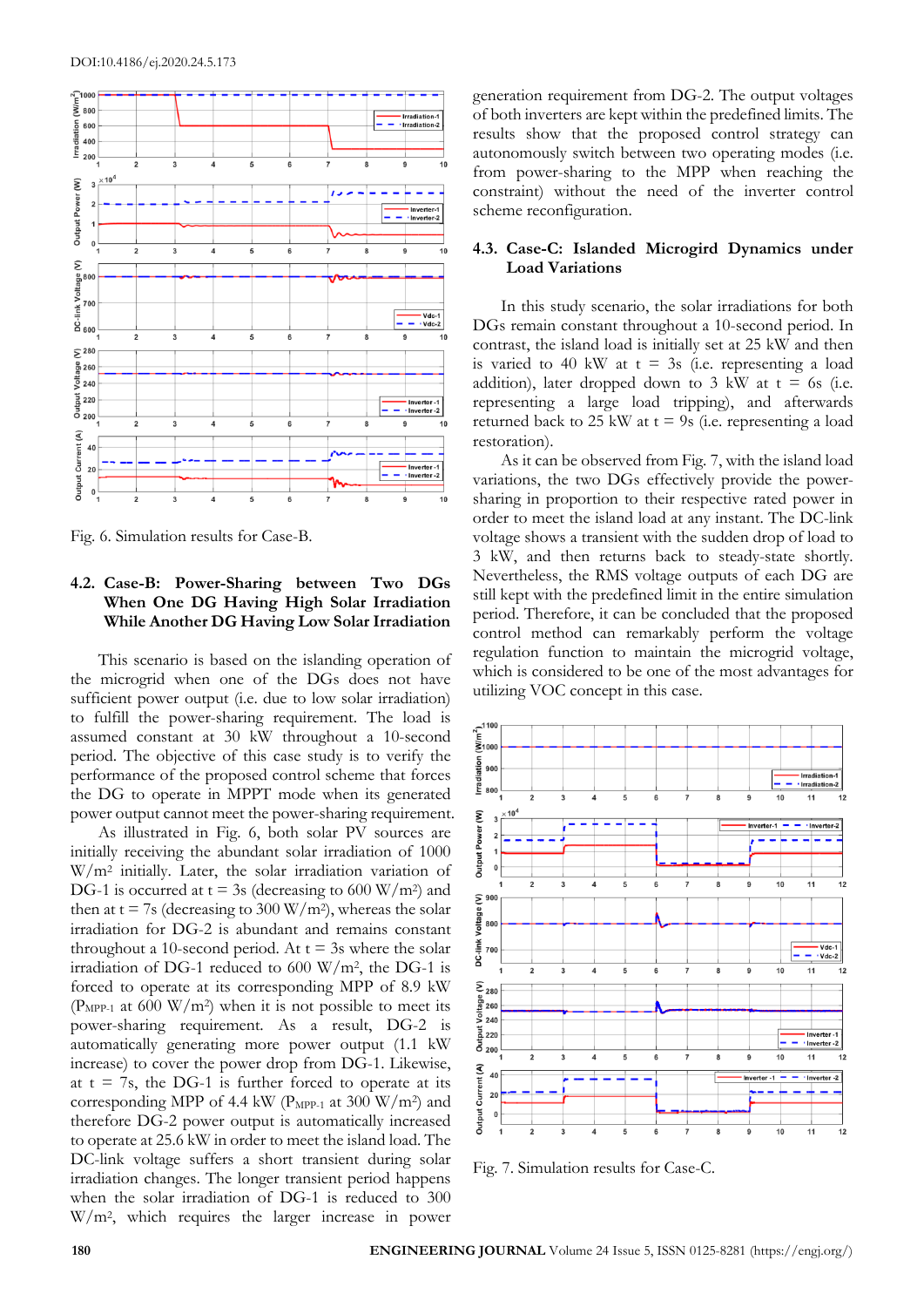## **4.4. Case-D: Microgrid Performance During a Seamless Transition from Grid-Connected Mode to Intentional Islanded Mode**

This scenario investigates the microgrid dynamic performance during a transition from the grid-connected mode to the islanded mode. In this case, the microgrid load remains constant at 18 kW throughout a 10-second period. Also, the solar irradiation of the two DGs are kept constant at  $1000 \text{ W/m}^2$  and therefore the combined power generation is 45 kW (i.e. 15 kW from DG-1 and 30 kW from DG-2). Initially, the microgrid is connected to the main grid where the two DGs serve as the grid-feeding inverters to inject the excess power to the main grid.

As illustrated in Fig. 8, at  $t = 4s$ , the circuit breaker at the PCC is opened for an intentional islanded operation. Immediately right after the opening of the circuit breaker, the two DGs returns to the powersharing mode to solely take care of the island load according to their rated capacities. During the gridconnected mode, the voltage at the PCC (also at the inverters' terminal) is at the same level as the grid voltage. However, when transitioning to the islanded mode, the voltage at the PCC is regulated within the predefined limits by the VOC inverters from both DGs. The frequency of the island also remains constant throughout the simulation except with a small transient during the instant of intentional islanding. This frequency regulation is another key advantage of utilizing the VOC approach. It should be noted that the transient values occurred during the transition from the grid-connected to the islanded mode in Case-D as presented in Fig. 8 are also complied with the IEEE 1547 standard [27, 28].



Fig. 8. Simulation results for Case-D.

## **4.5. Case-E: Microgrid Response to Solar Irradiation Changes under Grid-Connected Mode**

In this scenario, a 24 kW constant load is connected at the PCC while the microgrid is operating in gridconnected mode. In this mode of operation, the excess power generation from both DGs (i.e. under high solar irradiation conditions) will be fed into the main grid. Conversely, the main grid will supply and additional power to the microgrid if there exists in the power shortage generated by both DGs (i.e. under low solar irradiation conditions).

As shown in Fig. 9, both DGs are initially generating the power at their maximum capacities (i.e. 15 kW from DG-1 and 30 kW from DG-2) under the high solar irradiation at 1000 W/m<sup>2</sup>. At  $t = 3s$ , the solar irradiation of DG-1 is reduced to 600 W/m2 causing its power output dropped to 8.9 kW ( $P_{MPP-1}$  at 600 W/m<sup>2</sup>). Afterwards, at t = 7s, the power output of DG-2 is also decreased to 24 kW due to the solar irradiation reduction ( $P_{MPP-2}$  at 800  $W/m<sup>2</sup>$ ). According to the simulation results, the voltage measured at the PCC remains the same as the grid voltage with the fast transient response during solar irradiation changes. The frequency measured at the inverters is also held constant at 50 Hz with relatively very little transient during the solar irradiation changes due to the fact that the main grid can effectively maintain the grid frequency.



Fig. 9. Simulation results for Case-E.

It is worth emphasizing that the proposed inverter control strategy for operating multiple solar PV generations in the islanded mode (as presented in Case-A to Case-D) can perform effectively and adequately as long as the prime energy sources (solar irradiation) are available without utilizing the energy storage system (ESS). The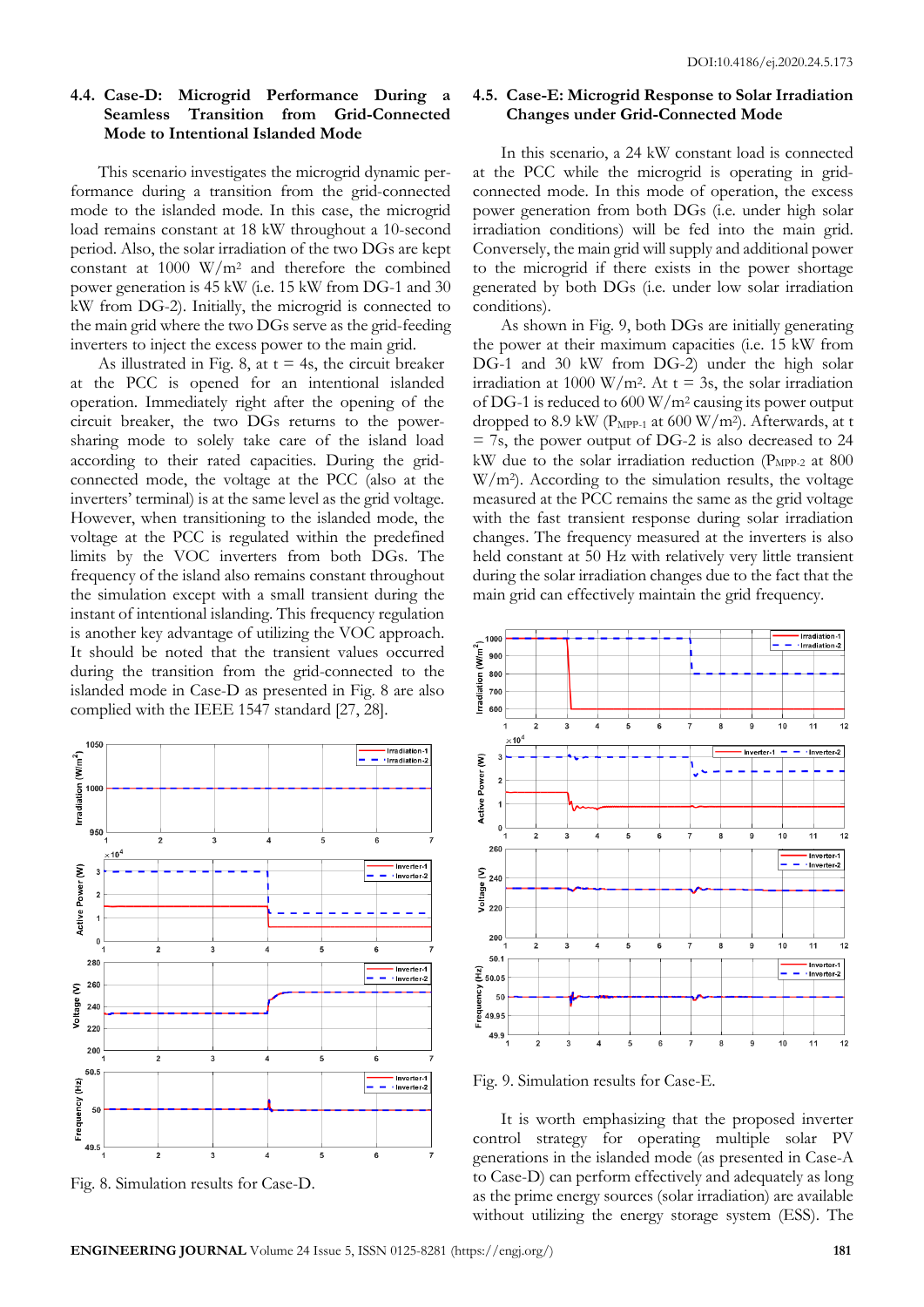reliability in such a microgrid would improve to some extent in particularly when the grid disturbances occurred (causing the islanding operation) during the high solar irradiation, the microgrid can survive without the need of ESS in such a case. However, when there is low solar irradiation situations or in the night time and the disturbance occurred, such a microgrid unquestionably requires the ESS (if being islanded) in order to balance the load so that the microgrid voltage and frequency can be maintained. Nonetheless, the VOC-based inverter control strategy proposed in this paper is definitely also applicable for implementing on the ESS (i.e. battery) as the prime energy source besides the solar PV sources.

In addition, it should be noted that this paper presents a theoretical proof for the proposed concept with the simulation results. An extension of the proposed concept on the hardware-in-the-loop experiment would be augmented as the future research work in order to demonstrate an effectiveness of the proposed concept in practice.

#### **5. Conclusion**

This paper proposes a new control scheme for controlling solar PV generations for microgrid operation. A cascaded sliding mode control is applied to regulate the DC-link output voltage of the boost converters, while an incremental conductance based MPPT method to track maximum power is combined with the VOC-based inverter to allow the solar PV generations to operate at different control modes without the requirement for the control system reconfiguration.

The simulation results indicate that the proposed inverter control strategy can satisfactorily provide the load power-sharing among the inverters in proportion to the inverter rated power capacities as long as the available solar PV power generation satisfies the power-sharing requirement. Moreover, the modified VOC-based inverter effectively forces the solar PV generation to operate at the MPP when the available power output deems below the power-sharing requirement due to the solar irradiation drop. Regarding to power quality, the inverter voltage can be well maintained within the predefined limit during the islanding operation as well as being capable of following the grid voltage during the grid-connected operation.

## **References**

- [1] M. Farrokhabadi, "Microgrid stability, definitions, analysis, and modeling," IEEE Power and Energy Society, Technical Report PES-TR66, April 2018.
- [2] F. A. Farret and M. G. Simoes, *Integration of Alternative Sources of Energy*. John Wiley & Sons, 2006.
- [3] D. Pattabiraman, R. H. Lasseter, and T. M. Jahns, "Comparison of grid following and grid forming control for a high inverter penetration power system," in *Proceedings of the IEEE Power & Energy Society General Meeting*, Portland, USA, 5-10 August 2018.
- [4] S. Bacha, D. Picault, B. Burger, I. Etxeberria-Otadui, and J. Martins, "Photovoltaics in microgrids: An overview of grid integration and energy management aspects," *IEEE Industrial Electronics Magazine*, pp. 33- 46, 2015.
- [5] P. Denholm and R. M. Margolis, "Evaluating the limits of solar photovoltaics (PV) in electric power systems utilizing energy storage and other enabling technologies," *Energy Policy*, vol. 35, no. 9, pp. 4424- 4433, 2007.
- [6] J. G. de Matos, F. S. F. e. Silva, and L. A. de S. Ribeiro, "Power control in AC isolated microgrids with renewable energy sources and energy storage systems," *IEEE Transactions on Industrial Electronics*, vol. 62, no. 6, pp. 3490-3498, 2015.
- [7] H. Mahmood, D. Michaelson, and J. Jiang, "A power management strategy for PV/battery hybrid systems in islanded microgrids," *IEEE Journal of Emerging and Selected Topics in Power Electronics*, vol. 2, no. 4, pp. 870- 882, 2014.
- [8] H. Cai, J. Xiang, M. Z. Q. Chen, and W. Wei, "A decentralized control strategy for photovoltaic sources to unify MPPT and DC-bus voltage regulation," in *The 2017 American Control Conference (ACC)*, 24-26 May 2017.
- [9] A. Elrayyah, Y. Sozer, and M. E. Elbuluk, "Modeling and control design of microgrid-connected PVbased sources," *IEEE Journal of Emerging and Selected Topics in Power Electronics*, vol. 2, no. 4, pp. 907-919, 2014.
- [10] A. Elrayyah, Y. Sozer, and M. Elbuluk "Microgridconnected PV-based sources: A novel autonomous control method for maintaining maximum power," *IEEE Industry Applications Magazine*, pp. 19-29, 2015.
- [11] H. Liu,, Y. Yang,, X. Wang,, P.C. Loh,, F. Blaabjerg,, W. Wang, and D. Xu,, "An enhanced dual droop control scheme for resilient active power sharing among paralleled two-stage converters," IEEE Transactions on Power Electronics*,* vol. 32, no. 8, 2017, pp. 6091-6104.
- [12] B. B. Johnson, S. V. Dhople, A. O. Hamadeh, and P. T. Krein, "Synchronization of parallel single-phase inverters with virtual oscillator control," *IEEE Transactions on Power Electronics*, vol. 29, no. 11, pp. 6124-6138, 2014.
- [13] S. V. Dhople, B. B. Johnson, and A. O. Hamadeh, "Virtual oscillator control for voltage source inverters," in *The 51st Annual Allerton Conference on Communication, Control, and Computing*, 2-4 October 2013.
- [14] B. B. Johnson, M. Sinha, N. G. Ainsworth, F. Dörfler, and S. V. Dhople, "Synthesizing virtual oscillators to control islanded inverters," *IEEE Transactions on Power Electronics,* vol. 31, no. 8, 2016, pp. 6002-6015, 2016.
- [15] G. S. Seo, M. Colombino, I. Subotic, B. Johnson, D. Gross, and F. Dorfler, "Dispatchable virtual oscillator control for decentralized inverterdominated power systems: analysis and experiments,"